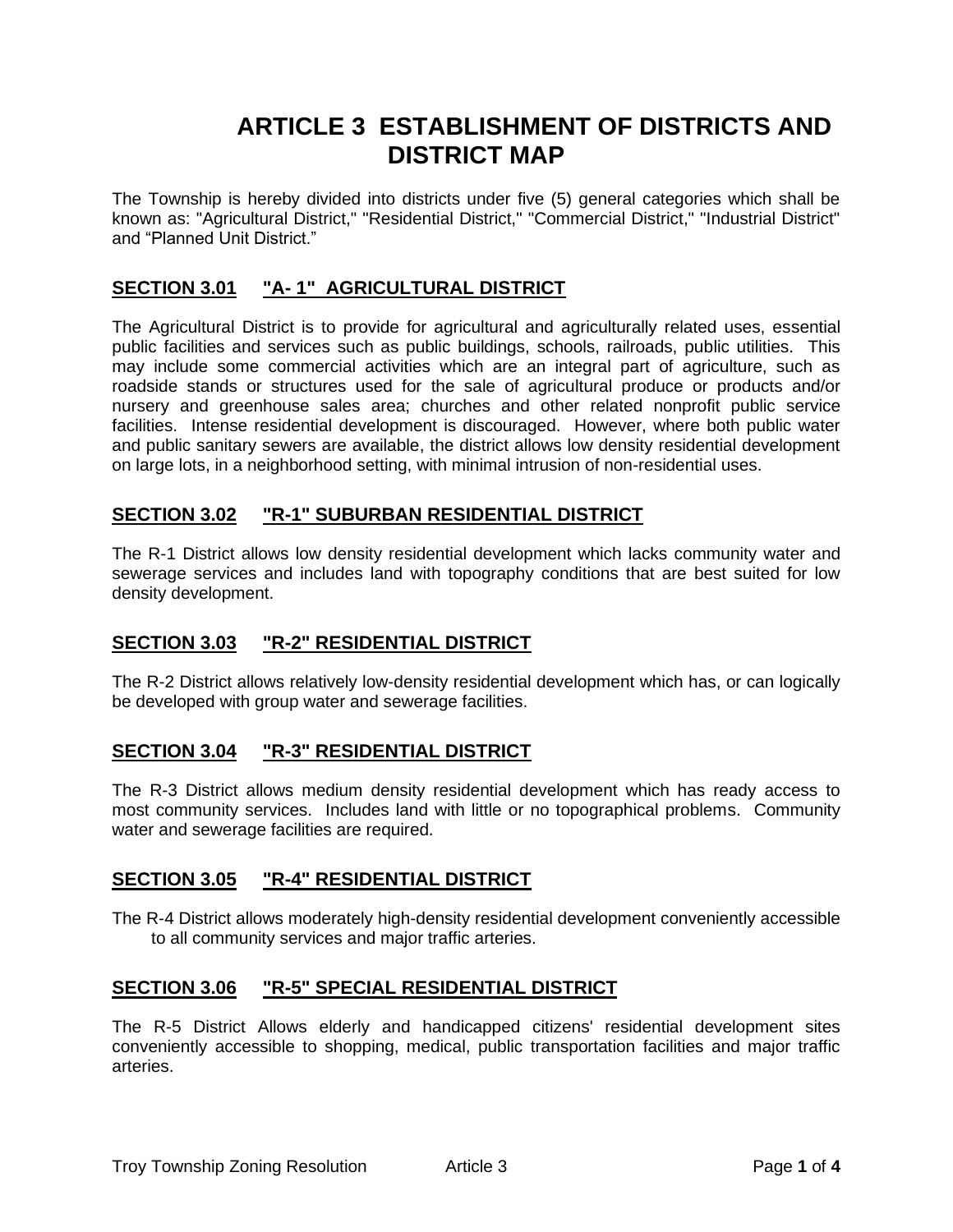# **SECTION 3.07 "C-1" NEIGHBORHOOD COMMERCIAL DISTRICT**

The purpose of the Neighborhood Commercial is to provide for the sale of convenience goods and personal services in a unified development center, with common ingress and egress points, signage, and parking. Retail and service establishments in this district cater to consumers who live within a 1-mile radius of the site. Neighborhood Commercials are normally located at the intersection of collector streets and secondary roads. The site of such a district is normally less than 10 acres in size. The gross leasable floor area in a unified development is less than 50,000 square feet. To prevent congestion, neighborhood retail and service uses include only those enterprises which normally employ less than ten (10) persons.

## **SECTION 3.08 "C-2" COMMUNITY RETAIL COMMERCIAL DISTRICT**

The purpose of the Community Retail District is to provide for the development of retail and service establishments which, in addition to catering to the community residents' and workers' daily needs for convenience goods and services, also include establishments offering comparative-type shopping facilities. A Community Retail District may be located at the intersection of major roads and/or expressways, or along major roads. Businesses in a Community Retail District cater to consumers who live within a 1-to-4-mile radius of the site. The site should be between 10 and 40 acres in size. The gross leasable floor area should be between 50,000 and 100,000 square feet. A Community Retail District should have common ingress and egress points, uniform signage and shared parking.

## **SECTION 3.09 "C-3" OFFICE RESEARCH COMMERCIAL DISTRICT**

The purpose of the Office Research District is to provide for the development of professional or business office or offices and any scientific research laboratory, provided no products are sold on the premises and that all research activities shall comply with the performance requirements specified in Section 5.03 (General Performance Standards) of this Resolution. This district serves as a transition zoning district between higher intensity commercial districts and both residential and industrial zoning districts. Additional uses may be permitted in the Office Research District subject to the approval of a conditional use request by the Board of Zoning Appeals.

## **SECTION 3.10 "C-4" INTEGRATED COMMERCIAL DISTRICT**

The purpose of the Integrated Commercial District is to provide for areas adaptable for planned shopping centers with uses restricted to the types normally included in such developments. **ARTICLE 3 ESTABLISHMENT OF DISTRICTS AND DISTRICT MAP**

## **SECTION 3.11 "C-5" HIGHWAY COMMERCIAL DISTRICT** <sup>1</sup>

The purpose of the Highway Commercial District is to accommodate wholesale and service uses at a greater intensity than that which is permitted in the Neighborhood Commercial and the other Commercial Business Districts. The intent of the Highway Commercial district is not only to service the needs of the immediate community, but also to attract residents from

<sup>1</sup> Amended 2/9/2022 by Resolution 02-2022 (effective 3/11-2022)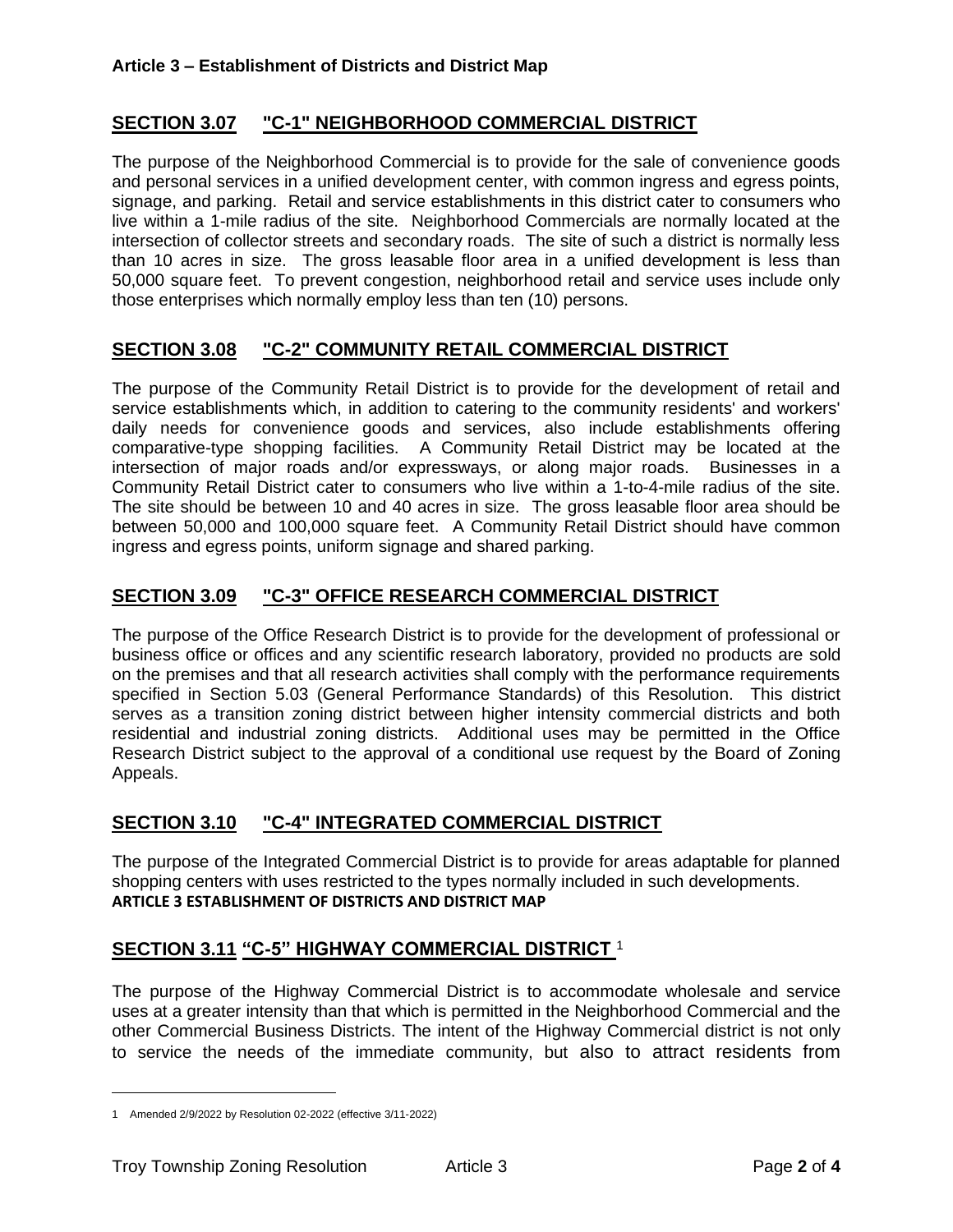#### **Article 3 – Establishment of Districts and District Map**

surrounding areas, and to have immediate access to US 20, US 23, SR 163 and SR 582 on parcels five (5) acres or larger. For illustration purposes, Highway Business District uses include gas stations, building trades and services, and semi-truck and trailer sales and services.

#### **SECTION 3.12 "I-1" LIGHT INDUSTRIAL DISTRICT**

The purpose of the Light Industrial District is to provide for certain industries of a light manufacturing character to locate in planned areas of the Township. So that such uses may be integrated with land uses, such as commercial and residential uses, limitations are placed upon the degree of noise, smoke, glare, waste and other features of industrial operations so as to avoid adverse effects. It is further intended that these light industrial uses act as a transition between heavier industrial uses and non-industrial uses and do not necessarily require railroad access or major utility facilities.

#### **SECTION 3.13 "R-PUD" PLANNED RESIDENTIAL DISTRICT**

The purpose of the "R-PUD" Planned Residential District shall be: for conserving land in residential subdivisions through more efficient allocation of private lots and multi-family dwelling units; for promoting efficiency in providing public utility services; and for receiving the benefits of new techniques of community development and renewal.

#### **SECTION 3.14 "B-PUD" PLANNED BUSINESS DISTRICT**

The purpose of this "B-PUD" zoning district is to encourage development of a blend of compatible commercial and industrial uses on parcels of five (5) acres or more that is responsive to the natural and environmental assets of a site and to encourage imaginative and innovative site planning in a planned park setting and to encourage the rural integrity of the district until the land is developed. Development in this district will provide for the convergence of industrial office and limited commercial uses developed in a park-like setting with excellent architectural design with easy vehicular access, but discourage congestion and haphazard development of the district. Rezoning to B-PUD Planned Business District shall be encouraged for all Commercial "C" and Industrial "I" District developments of five (5) acres or more.

#### **SECTION 3.15 DISTRICT MAP**

- 3.15.01 The location and boundaries of the districts are shown upon the map which is made a part of this Resolution, which map is designated as the "District Map."
	- a) The District Map and all the notations, references, and other information shown thereon are a part of this Resolution and have the same force and effect as if the District Map and all the notations, references, and other information shown thereon were all fully set forth or described therein, the original of which District Map is properly attested and is on file with the Troy Township Clerk.
	- b) No amendment to this Resolution which involves matter portrayed on the District Map shall become effective until after such change and entry has been made on said map.